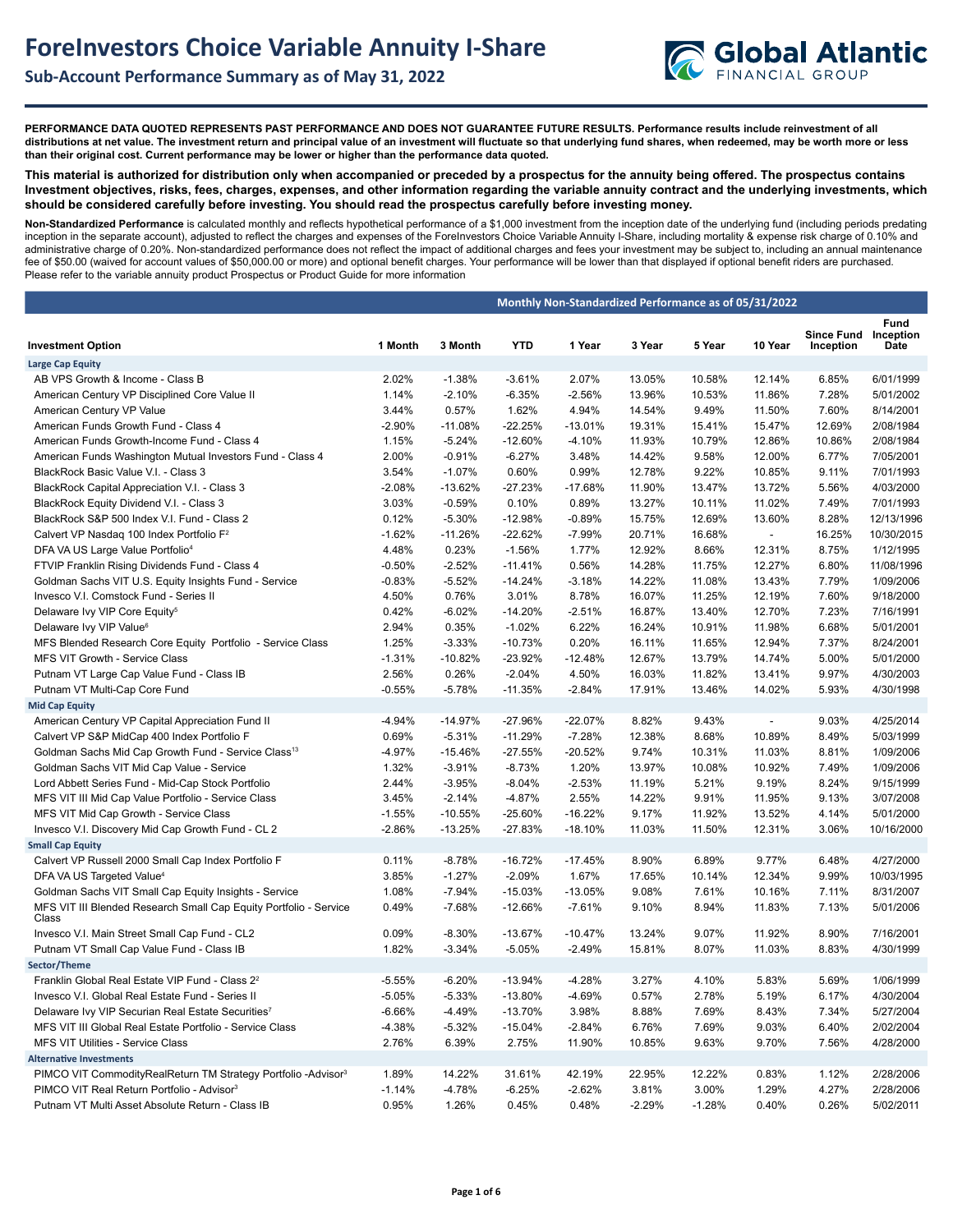# **ForeInvestors Choice Variable Annuity I-Share**

## **Sub-Account Performance Summary as of May 31, 2022**



|                                                                                                            |                   |                      | Monthly Non-Standardized Performance as of 05/31/2022 |                                                                                    |                 |                |                          |                                                                                                                                                                                                                           |                        |
|------------------------------------------------------------------------------------------------------------|-------------------|----------------------|-------------------------------------------------------|------------------------------------------------------------------------------------|-----------------|----------------|--------------------------|---------------------------------------------------------------------------------------------------------------------------------------------------------------------------------------------------------------------------|------------------------|
|                                                                                                            |                   |                      |                                                       |                                                                                    |                 |                |                          |                                                                                                                                                                                                                           | Fund                   |
| <b>Investment Option</b>                                                                                   | 1 Month           | 3 Month              | <b>YTD</b>                                            | 1 Year                                                                             | 3 Year          | 5 Year         | 10 Year                  | <b>Since Fund</b><br>Inception                                                                                                                                                                                            | Inception<br>Date      |
| <b>International/Global Equity</b>                                                                         |                   |                      |                                                       |                                                                                    |                 |                |                          |                                                                                                                                                                                                                           |                        |
| American Funds International Fund - Class 4                                                                | 1.41%             | $-6.47%$             | $-14.85%$                                             | -20.33%                                                                            | 2.50%           | 2.32%          | 5.94%                    | 6.97%                                                                                                                                                                                                                     | 5/01/1990              |
| American Funds IS Global Growth - Class 4                                                                  | $-0.40%$          | $-10.04%$            | $-22.35%$                                             | $-17.29%$                                                                          | 11.49%          | 9.57%          | 11.81%                   | 9.42%                                                                                                                                                                                                                     | 4/30/1997              |
| American Funds New World Fund - Class 4                                                                    | 0.76%             | $-7.98%$             | $-17.74%$                                             | $-20.47%$                                                                          | 6.80%           | 5.59%          | 6.03%                    | 7.36%                                                                                                                                                                                                                     | 6/17/1999              |
| Calvert VP EAFE International Index Portfolio F                                                            | 1.83%             | -4.99%               | $-11.50%$                                             | $-11.27%$                                                                          | 5.62%           | 3.38%          | 6.00%                    | 5.22%                                                                                                                                                                                                                     | 11/12/2002             |
| DFA VA International Value Portfolio <sup>4</sup>                                                          | 4.74%             | $-0.31%$             | 1.08%                                                 | $-0.29%$                                                                           | 8.86%           | 4.72%          | 6.61%                    | 5.83%                                                                                                                                                                                                                     | 10/03/1995             |
| FTVIP Franklin Mutual Global Discovery Fund - CL 4                                                         | 4.66%             | 0.32%                | $-0.12%$                                              | 1.62%                                                                              | 8.84%           | 4.94%          | 7.98%                    | 7.07%                                                                                                                                                                                                                     | 11/08/1996             |
| FTVIP Templeton Foreign Fund - Class 4                                                                     | 4.86%             | $-2.46%$             | $-2.64%$                                              | $-10.12%$                                                                          | 3.47%           | $-0.17%$       | 3.82%                    | 3.46%                                                                                                                                                                                                                     | 5/01/1992              |
| Goldman Sachs VIT International Equity Insights - Service                                                  | 1.68%             | $-3.88%$             | $-9.46%$                                              | $-9.50%$                                                                           | 6.02%           | 2.64%          | 5.88%                    | 2.05%                                                                                                                                                                                                                     | 1/09/2006              |
| Delaware Ivy VIP International Core Equity <sup>8</sup>                                                    | 3.49%             | $-4.64%$             | $-10.79%$                                             | $-11.59%$                                                                          | 6.87%           | 2.58%          | 6.67%                    | 6.93%                                                                                                                                                                                                                     | 5/19/1992              |
| MFS Research International Portfolio - Service Class                                                       | 1.67%             | $-5.82%$             | -13.96%                                               | $-12.59%$                                                                          | 7.39%           | 5.05%          | 6.49%                    | 5.28%                                                                                                                                                                                                                     | 8/24/2001              |
| Invesco V.I. Global Fund - CL 2                                                                            | $-0.38%$          | $-11.83%$            | $-25.88%$                                             | $-21.49%$                                                                          | 7.99%           | 7.12%          | 10.26%                   | 5.82%                                                                                                                                                                                                                     | 7/13/2000              |
| Invesco Oppenheimer V.I. International Growth Fund - CL 2                                                  | 0.84%             | $-8.30%$             | $-23.62%$                                             | $-20.98%$                                                                          | 5.86%           | 2.22%          | 6.13%                    | 5.09%                                                                                                                                                                                                                     | 3/19/2001              |
| Putnam VT International Value Fund - Class IB                                                              | 4.24%             | $-2.88%$             | $-4.98%$                                              | $-7.11%$                                                                           | 8.78%           | 3.97%          | 6.27%                    | 3.08%                                                                                                                                                                                                                     | 4/06/1998              |
| <b>Asset Allocation</b>                                                                                    |                   |                      |                                                       |                                                                                    |                 |                |                          |                                                                                                                                                                                                                           |                        |
| American Funds IS Asset Allocation - Class 4                                                               | 1.19%             | $-4.63%$             | $-9.95%$                                              | $-5.51%$                                                                           | 9.03%           | 7.22%          | 9.18%                    | 8.04%                                                                                                                                                                                                                     | 8/01/1989              |
| American Funds IS Capital Income Builder - Class 4                                                         | 2.17%             | $-1.31%$             | $-3.88%$                                              | 0.05%                                                                              | 8.16%           | 5.15%          | $\overline{\phantom{a}}$ | 4.27%                                                                                                                                                                                                                     | 5/01/2014              |
| BlackRock Global Allocation V.I. - Class 3                                                                 | 0.84%             | $-5.40%$             | $-11.17%$                                             | $-11.40%$                                                                          | 7.83%           | 5.32%          | 6.03%                    | 6.23%                                                                                                                                                                                                                     | 2/28/1992              |
| FTVIP Franklin Income Fund - CL 4                                                                          | 1.59%             | $-0.89%$             | $-1.57%$                                              | 3.62%                                                                              | 7.55%           | 5.70%          | 6.60%                    | 7.14%                                                                                                                                                                                                                     | 1/24/1989              |
| Goldman Sachs Trend Driven Allocation Fund - Service Class <sup>12</sup>                                   | $-0.20%$          | $-5.68%$             | $-11.15%$                                             | $-5.32%$                                                                           | 4.77%           | 3.90%          | 4.45%                    | 4.23%                                                                                                                                                                                                                     | 4/16/2012              |
| Invesco V.I. Balanced Risk Allocation Fund - Series II                                                     | $-0.03%$          | $-2.50%$             | $-4.95%$                                              | $-2.49%$                                                                           | 6.71%           | 4.96%          | 4.78%                    | 7.20%                                                                                                                                                                                                                     | 1/23/2009              |
| Invesco V.I. Equity and Income Fund - Series II                                                            | 1.69%<br>0.66%    | $-4.53%$<br>$-6.09%$ | $-5.18%$                                              | $-1.76%$                                                                           | 10.82%<br>7.41% | 7.31%<br>6.82% | 9.02%<br>5.90%           | 7.64%<br>8.17%                                                                                                                                                                                                            | 4/30/2003<br>5/01/1995 |
| Delaware Ivy VIP Asset Strategy <sup>9</sup><br>PIMCO VIT All Asset - Advisor                              | $-0.03%$          | $-3.01%$             | $-11.46%$<br>$-5.97%$                                 | $-8.23%$<br>$-2.45%$                                                               | 7.60%           | 5.47%          | 4.66%                    | 5.26%                                                                                                                                                                                                                     | 4/30/2004              |
| PIMCO Global Managed Asset Allocation Portfolio - Adv Cl                                                   | 0.33%             | $-6.00%$             | $-13.13%$                                             | $-8.33%$                                                                           | 7.24%           | 5.76%          | 4.21%                    | 5.25%                                                                                                                                                                                                                     | 4/15/2009              |
| Putnam VT Global Asset Allocation Fund - Class IB                                                          | 0.53%             | $-5.56%$             | $-11.08%$                                             | $-6.07%$                                                                           | 7.31%           | 5.76%          | 7.82%                    | 4.89%                                                                                                                                                                                                                     | 4/30/1998              |
| <b>Managed Risk</b>                                                                                        |                   |                      |                                                       |                                                                                    |                 |                |                          |                                                                                                                                                                                                                           |                        |
| American Funds Managed Risk Asset Allocation Fund - Class P2 <sup>2</sup>                                  | 0.87%             | $-5.34%$             | $-10.66%$                                             | $-6.99%$                                                                           | 5.61%           | 4.66%          | $\blacksquare$           | 5.88%                                                                                                                                                                                                                     | 9/28/2012              |
| Global Atlantic American Funds Managed Risk Portfolio Class II                                             | 0.22%             | $-5.40%$             | $-11.72%$                                             | $-7.57%$                                                                           | 6.12%           | 4.95%          |                          | 4.95%                                                                                                                                                                                                                     | 10/31/2013             |
| Global Atlantic Balanced Managed Risk Portfolio Class II <sup>10</sup>                                     | 0.54%             | $-4.80%$             | $-10.13%$                                             | $-6.57%$                                                                           | 4.76%           | 3.72%          | $\overline{\phantom{a}}$ | 3.91%                                                                                                                                                                                                                     | 10/31/2013             |
| Global Atlantic BlackRock Selects Managed Risk Portfolio Class II                                          | 0.33%             | $-4.44%$             | $-10.54%$                                             | $-6.86%$                                                                           | 6.20%           | 3.83%          | $\overline{\phantom{a}}$ | 2.82%                                                                                                                                                                                                                     | 10/31/2013             |
| Global Atlantic Franklin Dividend and Income Managed Risk Portfolio                                        | $-0.71%$          | $-3.32%$             | $-11.27%$                                             | $-2.79%$                                                                           | 7.44%           | 6.09%          |                          | 5.36%                                                                                                                                                                                                                     | 4/30/2014              |
| Class $II1$                                                                                                |                   |                      |                                                       |                                                                                    |                 |                |                          |                                                                                                                                                                                                                           |                        |
| Global Atlantic Growth Managed Risk Portfolio Class II <sup>1</sup>                                        | 0.35%             | $-4.12%$             | $-10.02%$                                             | $-4.44%$                                                                           | 6.91%           | 5.17%          | $\overline{a}$           | 4.20%                                                                                                                                                                                                                     | 4/30/2014              |
| Global Atlantic Moderate Growth Managed Risk Portfolio Class II                                            | 0.36%             | $-4.69%$             | $-10.52%$                                             | $-5.96%$                                                                           | 5.85%           | 4.45%          | $\overline{\phantom{a}}$ | 4.22%                                                                                                                                                                                                                     | 4/30/2014              |
| Global Atlantic Select Advisor Managed Risk Portfolio Class II <sup>1</sup>                                | $-0.03%$          | $-5.12%$             | $-11.52%$                                             | $-6.85%$                                                                           | 5.94%           | 4.96%          | $\overline{\phantom{a}}$ | 4.91%                                                                                                                                                                                                                     | 10/31/2013             |
| Global Atlantic Wellington Research Managed Risk Portfolio Class II <sup>11</sup>                          | $-0.10%$          | $-6.42%$             | $-12.27%$                                             | $-6.14%$                                                                           | 6.57%           | 5.35%          | $\overline{\phantom{a}}$ | 5.94%                                                                                                                                                                                                                     | 10/31/2013             |
| <b>Fixed Income</b>                                                                                        |                   |                      |                                                       |                                                                                    |                 |                |                          |                                                                                                                                                                                                                           |                        |
| American Funds The Bond Fund of America - Class 4<br>BlackRock High Yield V.I. Fund - Class 3 <sup>2</sup> | 0.47%<br>$-0.21%$ | $-5.68%$<br>$-4.47%$ | $-8.47%$<br>$-7.94%$                                  | $-7.75%$<br>$-5.60%$                                                               | 0.85%<br>3.19%  | 1.39%<br>3.09% | 1.57%<br>4.74%           | 3.82%<br>7.17%                                                                                                                                                                                                            | 1/02/1996<br>4/20/1982 |
| BlackRock Total Return V.I. Fund - Class 3                                                                 | 0.49%             | $-6.31%$             | $-9.82%$                                              | $-9.37%$                                                                           | $-0.27%$        | 0.72%          | 1.22%                    | 1.26%                                                                                                                                                                                                                     | 4/20/1982              |
| Calvert VP Investment Grade Bond Index Portfolio F <sup>2</sup>                                            | 0.37%             | $-5.92%$             | -8.89%                                                | -8.71%                                                                             | $-0.74%$        | 0.37%          | $\overline{\phantom{a}}$ | 0.75%                                                                                                                                                                                                                     | 10/30/2015             |
| DFA VA Global Bond <sup>4</sup>                                                                            | 0.55%             | $-3.19%$             | $-5.24%$                                              | $-6.85%$                                                                           | $-1.67%$        | $-0.38%$       | 0.46%                    | 3.45%                                                                                                                                                                                                                     | 1/12/1995              |
| FTVIP Franklin Strategic Income Fund - Class 4                                                             | $-0.44%$          | -4.89%               | $-8.37%$                                              | $-7.43%$                                                                           | $-0.57%$        | 0.38%          | 2.06%                    | 4.57%                                                                                                                                                                                                                     | 6/30/1999              |
| FTVIP Templeton Global Bond Fund - Class 4                                                                 | 0.81%             | $-1.93%$             | $-1.83%$                                              | $-5.04%$                                                                           | -4.34%          | $-2.11%$       | 0.46%                    | 5.46%                                                                                                                                                                                                                     | 1/24/1989              |
| Goldman Sachs VIT Core Fixed Income - Service <sup>3</sup>                                                 | 0.36%             | $-6.54%$             | $-9.71%$                                              | $-9.42%$                                                                           | $-0.42%$        | 0.62%          | 1.37%                    | 2.64%                                                                                                                                                                                                                     | 1/09/2006              |
| Lord Abbett Series Fund - Bond-Debenture Portfolio                                                         | $-0.29%$          | $-4.75%$             | $-9.06%$                                              | $-8.23%$                                                                           | 1.70%           | 2.48%          | 4.60%                    | 6.04%                                                                                                                                                                                                                     | 12/03/2001             |
| Lord Abbett Series Short Duration Income VC                                                                | 0.12%             | $-2.02%$             | $-3.53%$                                              | $-3.90%$                                                                           | 0.47%           | 1.13%          | $\overline{\phantom{a}}$ | 0.74%                                                                                                                                                                                                                     | 4/14/2014              |
| MFS VIT Total Return Bond - Service Class <sup>1</sup>                                                     | 0.05%             | $-6.36%$             | $-9.70%$                                              | $-9.08%$                                                                           | $-0.04%$        | 0.91%          | 1.69%                    | 4.09%                                                                                                                                                                                                                     | 4/28/2000              |
| PIMCO VIT Emerging Markets Bond - Advisor                                                                  | $-0.16%$          | $-5.69%$             | $-13.05%$                                             | $-14.22%$                                                                          | $-1.44%$        | 0.02%          | 2.10%                    | 4.72%                                                                                                                                                                                                                     | 3/31/2006              |
| PIMCO VIT International Bond Portfolio (U.S. Dollar-Hedged) Adv                                            | $-1.01%$          | -4.55%               | $-6.87%$                                              | -7.69%                                                                             | $-0.65%$        | 0.99%          |                          | 2.32%                                                                                                                                                                                                                     | 4/30/2014              |
| PIMCO VIT High Yield - Advisor                                                                             | 0.77%             | $-3.84%$             | $-7.47%$                                              | $-5.32%$                                                                           | 2.27%           | 2.59%          | 4.42%                    | 6.07%                                                                                                                                                                                                                     | 3/31/2006              |
| PIMCO VIT Total Return Portfolio - Advisor <sup>3</sup>                                                    | 0.36%             | $-6.90%$             | $-9.71%$                                              | $-9.35%$                                                                           | $-0.49%$        | 0.69%          | 1.40%                    | 3.48%                                                                                                                                                                                                                     | 2/28/2006              |
| PIMCO VIT Dynamic Bond Adv                                                                                 | 0.20%             | $-2.88%$             | $-4.03%$                                              | $-4.47%$                                                                           | 0.79%           | 1.58%          | $\overline{\phantom{a}}$ | 1.33%                                                                                                                                                                                                                     | 4/30/2013              |
| Putnam VT Mortgage Securities Fund - Class IB                                                              | 0.37%             | $-4.84%$             | $-4.78%$                                              | $-8.73%$                                                                           | $-1.62%$        | 0.05%          | 0.35%                    | 3.46%                                                                                                                                                                                                                     | 2/01/2000              |
| Putnam VT Income Fund - Class IB                                                                           | 0.09%             | $-6.46%$             | $-8.69%$                                              | $-10.50%$                                                                          | $-1.35%$        | 0.72%          | 2.00%                    | 3.88%                                                                                                                                                                                                                     | 4/30/1998              |
| <b>Money Market</b>                                                                                        |                   |                      |                                                       |                                                                                    |                 |                |                          |                                                                                                                                                                                                                           |                        |
| Invesco V.I. Government Money Market Fund - Series I <sup>2</sup>                                          | $0.00\%$          | $-0.04%$             | $-0.10%$                                              | $-0.33%$                                                                           | 0.06%           | 0.44%          | 0.05%                    | 1.67%                                                                                                                                                                                                                     | 5/05/1993              |
| 7-Day Current Yield (as of 05/31/22)† = 0.07%<br>7-Day SEC Effective Yield as of $(05/31/22)$ † = 0.07%    |                   |                      |                                                       | at \$1.00 per share (unit), it is possible to lose money by investing in the fund. |                 |                |                          | An investment in a Money Market Fund is not insured or guaranteed by the Federal Deposit Insurance Corpo-<br>ration or any other government agency. Although the portfolio seeks to preserve the value of your investment |                        |

This material is intended to provide educational information regarding the features and mechanics of the product and is intended for use with the general public. It should not be considered, and does not constitute, personalized investment advice. The issuing insurance company is not an investment adviser nor registered as such with the SEC or any state regulatory authority. It's not acting in any fiduciary capacity with respect to any contract and/or investment.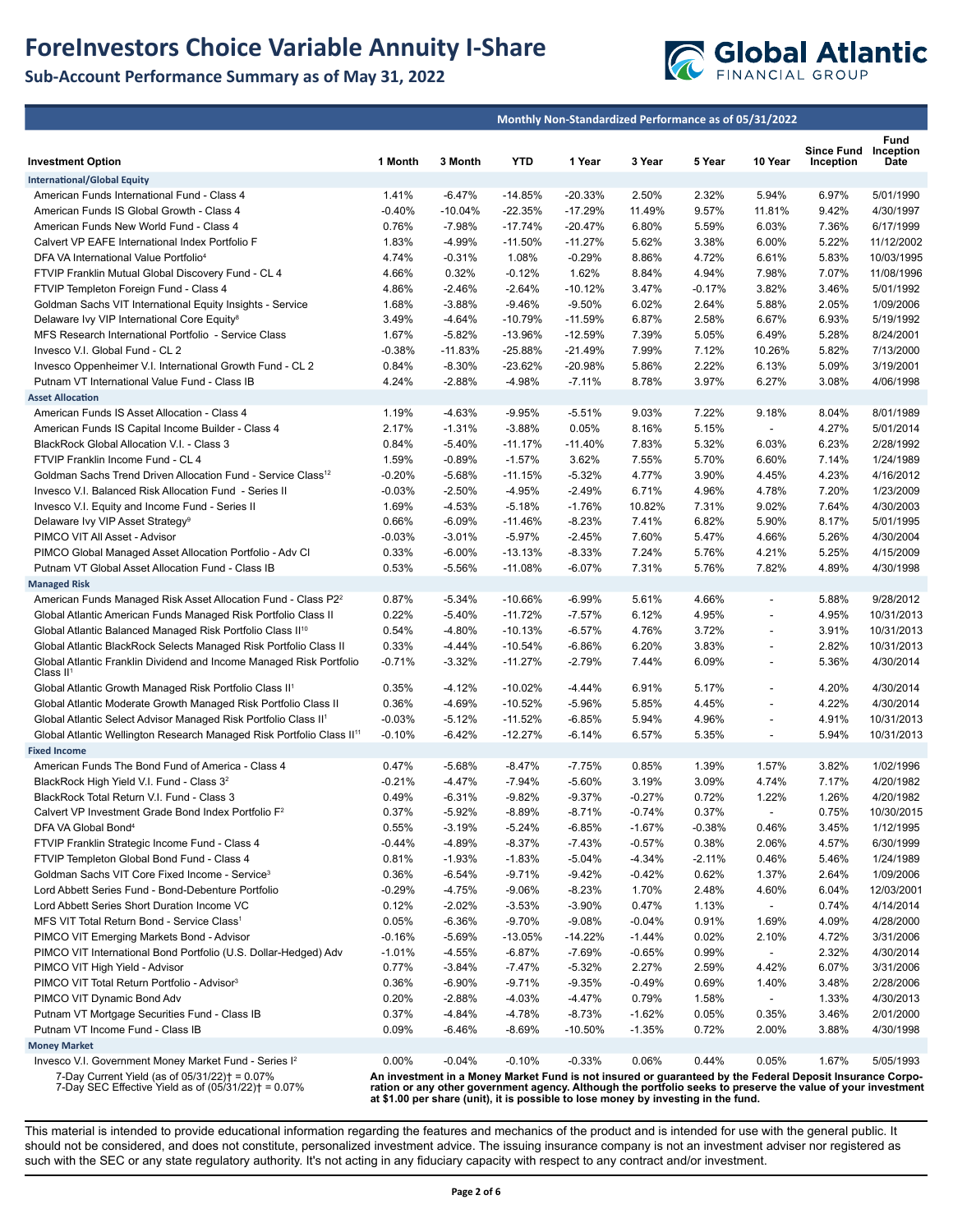

Since inception returns are cumulative for investment options in existence for less than one year. Total return includes capital appreciation (depreciation), realized gains (losses), plus dividends or interest income.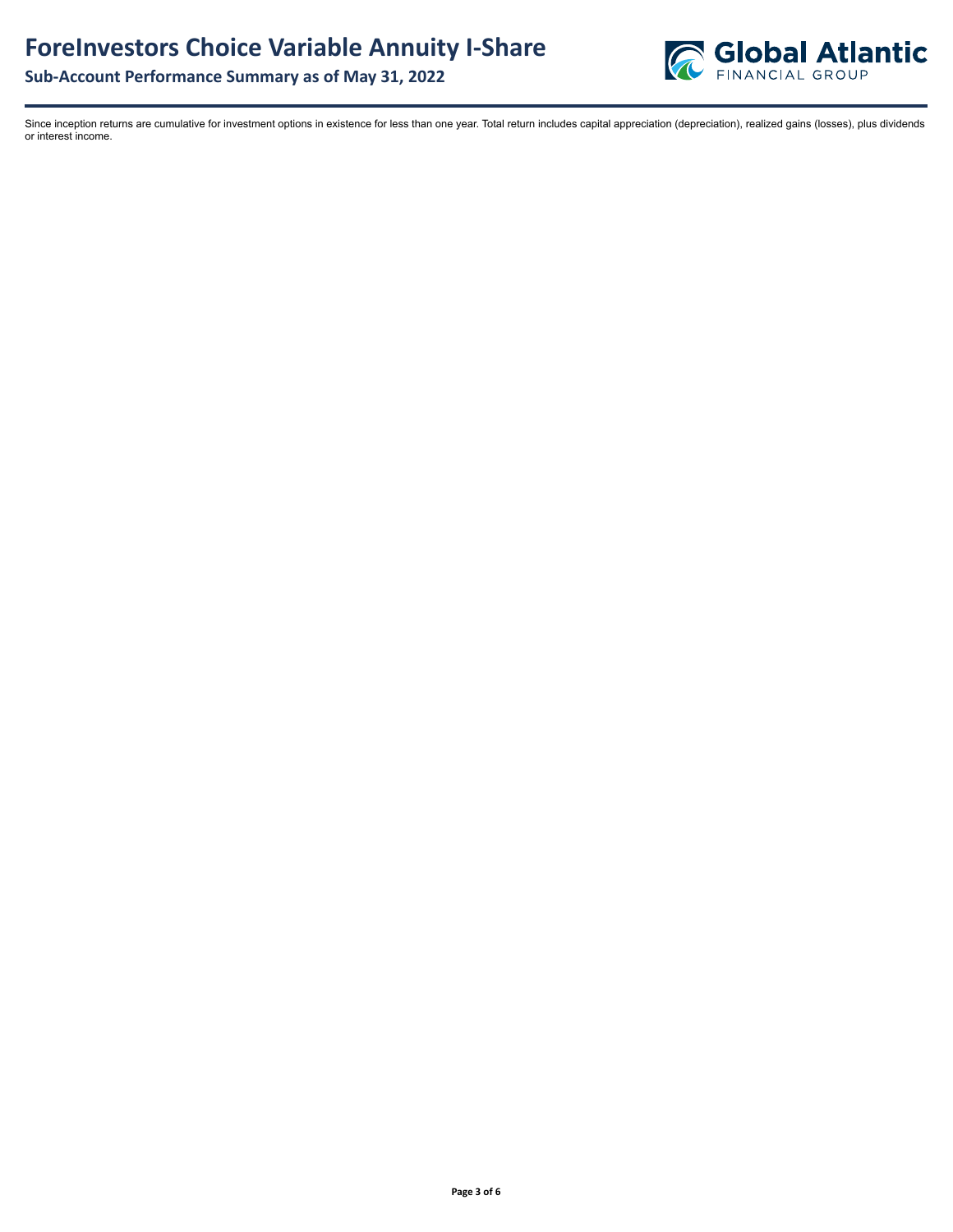

**PERFORMANCE DATA QUOTED REPRESENTS PAST PERFORMANCE AND DOES NOT GUARANTEE FUTURE RESULTS. Performance results include reinvestment of all distributions at net value. The investment return and principal value of an investment will fluctuate so that underlying fund shares, when redeemed, may be worth more or less than their original cost. Current performance may be lower or higher than the performance data quoted.**

**This material is authorized for distribution only when accompanied or preceded by a prospectus for the annuity being offered. The prospectus contains Investment objectives, risks, fees, charges, expenses, and other information regarding the variable annuity contract and the underlying investments, which should be considered carefully before investing. You should read the prospectus carefully before investing money.** 

**Annualized Returns** are calculated monthly and reflect hypothetical performance of a \$1,000 investment from the inception date of the underlying fund (including periods predating inception in the separate account), adjusted to reflect the charges and expenses of the ForeInvestors Choice Variable Annuity I-Share, including mortality & expense risk charge of 0.10%, administrative charge of 0.20% and annual maintenance fee of \$50

Standardized Performance is calculated quarterly and reflects performance of a \$1,000 investment from the inception date of the sub-account, based on the underlying funds' performance (including total annual fund operating expenses) adjusted to reflect the charges and expenses of the ForeInvestors Choice Variable Annuity I-Share as described above. Performance will be lower than that displayed if optional benefit riders are purchased. Please refer to the variable annuity product Prospectus or Product Guide for more information.

|                                                                            |                 |                 | Annualized Returns as of 05/31/2022 |                          |                                    |                           |           | Standardized Performance as of 03/31/2022 |                          |                            |                                        |  |
|----------------------------------------------------------------------------|-----------------|-----------------|-------------------------------------|--------------------------|------------------------------------|---------------------------|-----------|-------------------------------------------|--------------------------|----------------------------|----------------------------------------|--|
| <b>Investment Option</b>                                                   | <b>YTD</b>      | 1 Year          | 5 Year                              |                          | Since<br>Fund<br>10 Year Inception | Fund<br>Inception<br>Date | 1 Year    | 5 Year                                    |                          | Since<br>10 Year Inception | Sub-Acct<br>Sub-Acct Inception<br>Date |  |
| <b>Large Cap Equity</b>                                                    |                 |                 |                                     |                          |                                    |                           |           |                                           |                          |                            |                                        |  |
| AB VPS Growth & Income - Class B                                           | $-8.61%$        | $-2.93%$        | 5.91%                               | 8.84%                    | 1.43%                              | 6/01/1999                 | 7.38%     | 6.50%                                     | $\blacksquare$           | 6.37%                      | 11/16/2015                             |  |
| American Century VP Disciplined Core Value II                              | $-11.35%$       | $-7.56%$        | 5.96%                               | 8.52%                    | 2.00%                              | 5/01/2002                 | 4.21%     | 7.02%                                     | $\overline{\phantom{a}}$ | 7.67%                      | 11/16/2015                             |  |
| American Century VP Value                                                  | $-3.38%$        | $-0.06%$        | 4.49%                               | 8.10%                    | 2.95%                              | 8/14/2001                 | 7.11%     | 3.98%                                     | $\overline{\phantom{a}}$ | 5.40%                      | 11/16/2015                             |  |
| American Funds Growth Fund - Class 4                                       | -27.25%         | $-18.01%$       | 11.42%                              | 12.38%                   | 11.53%                             | 2/08/1984                 | 1.81%     | 16.22%                                    | $\overline{\phantom{a}}$ | 14.72%                     | 11/16/2015                             |  |
| American Funds Growth-Income Fund - Class 4                                | $-17.60%$       | $-9.10%$        | 6.43%                               | 9.74%                    | 9.66%                              | 2/08/1984                 | 4.76%     | $\overline{\phantom{a}}$                  | $\overline{\phantom{a}}$ | 8.49%                      | 5/01/2017                              |  |
| American Funds Washington Mutual Investors Fund - Class 4                  | $-11.27%$       | $-1.52%$        | 4.76%                               | 8.69%                    | 0.28%                              | 7/05/2001                 | 8.28%     | 5.46%                                     | $\overline{\phantom{a}}$ | 6.97%                      | 11/16/2015                             |  |
| BlackRock Basic Value V.I. - Class 3                                       | $-4.40%$        | $-4.01%$        | 4.34%                               | 7.44%                    | 7.03%                              | 7/01/1993                 | 4.65%     | 3.74%                                     | $\overline{\phantom{a}}$ | 4.21%                      | 11/16/2015                             |  |
|                                                                            |                 |                 |                                     |                          |                                    |                           |           |                                           |                          |                            |                                        |  |
| BlackRock Capital Appreciation V.I. - Class 3                              | -32.23%         | $-22.68%$       | 9.71%                               | 10.57%                   |                                    | 4/03/2000                 | $-1.59%$  | 14.85%                                    | $\overline{\phantom{a}}$ | 11.97%                     | 11/16/2015                             |  |
| BlackRock Equity Dividend V.I. - Class 3                                   | $-4.90%$        | $-4.11%$        | 5.39%                               | 7.36%                    | 4.36%                              | 7/01/1993                 | 4.34%     | 5.85%                                     | $\overline{\phantom{a}}$ | 6.67%                      | 11/16/2015                             |  |
| BlackRock S&P 500 Index V.I. Fund - Class 2                                | -17.98%         | $-5.89%$        | 8.32%                               | 10.39%                   | 4.75%                              | 12/13/1996                | 9.95%     | 10.75%                                    | $\overline{\phantom{a}}$ | 10.26%                     | 11/16/2015                             |  |
| Calvert VP Nasdaq 100 Index Portfolio F <sup>2</sup>                       | -27.62%         | $-12.99%$       | 12.76%                              | $\overline{\phantom{a}}$ | 12.32%                             | 10/30/2015                | 7.85%     | 18.05%                                    | $\overline{\phantom{a}}$ | 16.17%                     | 11/16/2015                             |  |
| DFA VA US Large Value Portfolio <sup>4</sup>                               | $-6.56%$        | $-3.23%$        | 3.69%                               | 9.23%                    | 6.25%                              | 1/12/1995                 | 5.62%     | $\overline{a}$                            | $\overline{\phantom{a}}$ | 4.00%                      | 5/01/2017                              |  |
| FTVIP Franklin Rising Dividends Fund - Class 4                             | $-16.41%$       | $-4.44%$        | 7.27%                               | 8.81%                    | 0.24%                              | 11/08/1996                | 8.99%     | 9.21%                                     | $\overline{\phantom{a}}$ | 9.53%                      | 11/16/2015                             |  |
| Goldman Sachs VIT U.S. Equity Insights Fund - Service                      | $-19.24%$       | $-8.18%$        | 6.64%                               | 10.37%                   | 1.71%                              | 1/09/2006                 | 9.38%     | 9.23%                                     | $\blacksquare$           | 9.05%                      | 11/16/2015                             |  |
| Invesco V.I. Comstock Fund - Series II                                     | $-1.99%$        | 3.78%           | 6.37%                               | 8.82%                    | 2.84%                              | 9/18/2000                 | 13.04%    | 6.05%                                     | $\overline{\phantom{a}}$ | 6.24%                      | 11/16/2015                             |  |
| Delaware Ivy VIP Core Equity <sup>5</sup>                                  | -19.20%         | $-7.51%$        | 9.14%                               | 9.34%                    | 3.88%                              | 7/16/1991                 | 8.51%     | 11.50%                                    | $\overline{\phantom{a}}$ | 9.10%                      | 11/16/2015                             |  |
| Delaware Ivy VIP Value <sup>6</sup>                                        | $-6.02%$        | 1.22%           | 6.04%                               | 8.60%                    | 0.74%                              | 5/01/2001                 | 11.73%    | 5.75%                                     | $\overline{\phantom{a}}$ | 5.69%                      | 11/16/2015                             |  |
| MFS Blended Research Core Equity Portfolio - Service Class                 | $-15.73%$       | $-4.80%$        | 7.09%                               | 9.70%                    | 1.01%                              | 8/24/2001                 | 8.42%     | 8.83%                                     | $\overline{\phantom{a}}$ | 8.15%                      | 11/16/2015                             |  |
| MFS VIT Growth - Service Class                                             | -28.92%         | $-17.48%$       | 9.95%                               | 11.75%                   |                                    | 5/01/2000                 | 2.24%     | 14.82%                                    | $\overline{\phantom{a}}$ | 12.54%                     | 11/16/2015                             |  |
| Putnam VT Large Cap Value Fund - Class IB                                  | $-7.04%$        | $-0.50%$        | 7.19%                               | 10.30%                   | 6.59%                              | 4/30/2003                 | 9.61%     | 7.68%                                     | $\blacksquare$           | 7.78%                      | 11/16/2015                             |  |
| Putnam VT Multi-Cap Core Fund                                              | -16.35%         | $-7.84%$        | 9.09%                               | 10.86%                   | $-6.24%$                           | 4/30/1998                 | 8.03%     | 11.10%                                    | $\overline{\phantom{a}}$ | 10.53%                     | 11/16/2015                             |  |
| <b>Mid Cap Equity</b>                                                      |                 |                 |                                     |                          |                                    |                           |           |                                           |                          |                            |                                        |  |
| American Century VP Capital Appreciation Fund II                           | -32.96%         | $-27.07%$       | 5.25%                               | $\blacksquare$           | 4.53%                              | 4/25/2014                 | -10.57%   | 9.86%                                     | $\overline{\phantom{a}}$ | 8.24%                      | 11/16/2015                             |  |
| Calvert VP S&P MidCap 400 Index Portfolio F                                |                 | -16.29% -12.28% | 3.88%                               | 7.43%                    | 4.98%                              | 5/03/1999                 | $-1.26%$  | 5.10%                                     | $\overline{\phantom{a}}$ | 6.77%                      | 11/16/2015                             |  |
| Goldman Sachs Mid Cap Growth Fund - Service Class <sup>13</sup>            | -32.55%         | $-25.52%$       | 6.21%                               | 7.65%                    | 4.40%                              | 1/09/2006                 | $-9.02%$  | 11.12%                                    | $\overline{\phantom{a}}$ | 9.10%                      | 11/16/2015                             |  |
| Goldman Sachs VIT Mid Cap Value - Service                                  | -13.73%         | $-3.80%$        | 5.22%                               | 7.40%                    | 2.27%                              | 1/09/2006                 | 8.90%     | 5.85%                                     | $\blacksquare$           | 5.68%                      | 11/16/2015                             |  |
| Lord Abbett Series Fund - Mid-Cap Stock Portfolio                          | $-13.04\%$      | $-7.53%$        | $-0.29%$                            | 5.61%                    | 5.49%                              | 9/15/1999                 | 3.55%     | 0.61%                                     | $\overline{\phantom{a}}$ | 2.45%                      | 11/16/2015                             |  |
| MFS VIT III Mid Cap Value Portfolio - Service Class                        | $-9.87%$        | $-2.45%$        | 5.00%                               | 8.63%                    | 3.98%                              | 3/07/2008                 | 6.99%     | 5.26%                                     | $\overline{\phantom{a}}$ | 6.00%                      | 11/16/2015                             |  |
| MFS VIT Mid Cap Growth - Service Class                                     | -30.60%         | $-21.22%$       | 8.03%                               | 10.51%                   |                                    | 5/01/2000                 | $-6.74%$  | 12.37%                                    | $\overline{\phantom{a}}$ | 10.40%                     | 11/16/2015                             |  |
| Invesco V.I. Discovery Mid Cap Growth Fund - CL 2                          |                 | -32.83% -23.10% | 7.48%                               | 8.99%                    |                                    | 10/16/2000                | $-7.87%$  | 11.88%                                    | $\overline{\phantom{a}}$ |                            | 10.08% 11/16/2015                      |  |
| <b>Small Cap Equity</b>                                                    |                 |                 |                                     |                          |                                    |                           |           |                                           |                          |                            |                                        |  |
| Calvert VP Russell 2000 Small Cap Index Portfolio F                        | -21.72%         | $-22.45%$       | 2.18%                               | 6.32%                    | 1.22%                              | 4/27/2000                 | $-11.46%$ | 3.82%                                     | $\overline{\phantom{a}}$ | 5.58%                      | 11/16/2015                             |  |
| DFA VA US Targeted Value <sup>4</sup>                                      | $-7.09%$        | $-3.33%$        | 4.94%                               | 9.05%                    | 7.60%                              | 10/03/1995                | 6.41%     | $\overline{a}$                            | $\overline{\phantom{a}}$ | 4.45%                      | 5/01/2017                              |  |
| Goldman Sachs VIT Small Cap Equity Insights - Service                      | $-20.03%$       | $-18.05%$       | 2.94%                               | 6.70%                    | 1.59%                              | 8/31/2007                 | $-5.01%$  | 3.94%                                     | $\overline{\phantom{a}}$ | 5.60%                      | 11/16/2015                             |  |
| MFS VIT III Blended Research Small Cap Equity Portfolio - Service<br>Class | -17.66% -12.61% |                 | 4.36%                               | 8.68%                    | 1.27%                              | 5/01/2006                 | 1.08%     | 5.84%                                     | $\overline{\phantom{a}}$ | 7.28%                      | 11/16/2015                             |  |
| Invesco V.I. Main Street Small Cap Fund - CL2                              | -18.67%         | -15.47%         | 4.35%                               | 8.74%                    | 5.29%                              | 7/16/2001                 | $-3.77%$  | 5.76%                                     | $\overline{\phantom{a}}$ | 7.13%                      | 11/16/2015                             |  |
| Putnam VT Small Cap Value Fund - Class IB                                  | -10.05%         | $-7.49%$        | 2.58%                               | 7.49%                    | 5.87%                              | 4/30/1999                 | 8.12%     | 2.70%                                     | $\overline{\phantom{a}}$ | 5.71%                      | 11/16/2015                             |  |
| Sector/Theme                                                               |                 |                 |                                     |                          |                                    |                           |           |                                           |                          |                            |                                        |  |
| Franklin Global Real Estate VIP Fund - Class 2 <sup>2</sup>                | -18.94%         | $-9.28%$        | $-1.08%$                            | 1.51%                    | 1.93%                              | 1/06/1999                 | 10.85%    | 1.61%                                     | $\overline{a}$           | 0.66%                      | 11/16/2015                             |  |
| Invesco V.I. Global Real Estate Fund - Series II                           | -18.80%         | -9.69%          | $-2.46%$                            | 0.85%                    | 2.75%                              | 4/30/2004                 | 6.65%     | -0.14%                                    |                          | $-1.20%$                   | 5/02/2016                              |  |
| Delaware Ivy VIP Securian Real Estate Securities7                          | -18.70%         | $-1.02%$        | 2.65%                               | 4.30%                    | 3.08%                              | 5/27/2004                 | 21.68%    | 5.01%                                     |                          | 4.25%                      | 11/16/2015                             |  |
| MFS VIT III Global Real Estate Portfolio - Service Class                   | $-20.04%$       | $-7.84%$        | 2.92%                               | 5.26%                    | 1.71%                              | 2/02/2004                 | 9.82%     | 5.06%                                     | $\overline{\phantom{a}}$ | 5.06%                      | 11/16/2015                             |  |
| <b>MFS VIT Utilities - Service Class</b>                                   | $-2.25%$        | 6.90%           | 4.82%                               | 5.92%                    | 2.23%                              | 4/28/2000                 | 10.91%    | 5.60%                                     | $\overline{\phantom{a}}$ | 5.62%                      | 11/16/2015                             |  |
| <b>Alternative Investments</b>                                             |                 |                 |                                     |                          |                                    |                           |           |                                           |                          |                            |                                        |  |
| PIMCO VIT CommodityRealReturn TM Strategy Portfolio -Advisor <sup>3</sup>  | 26.61%          |                 | 6.53%                               | $-10.72%$                | $-18.85%$                          |                           |           | 4.11%                                     | $\overline{\phantom{a}}$ | 2.98%                      | 11/16/2015                             |  |
| PIMCO VIT Real Return Portfolio - Advisor <sup>3</sup>                     |                 | 37.19%          |                                     |                          |                                    | 2/28/2006                 | 47.10%    |                                           | $\overline{\phantom{a}}$ |                            |                                        |  |
|                                                                            | $-11.25%$       | $-7.62%$        | $-2.21%$                            | $-5.32%$                 | $-0.53%$                           | 2/28/2006                 | $-1.66%$  | $-1.53%$                                  |                          | $-1.91%$                   | 11/16/2015                             |  |
| Putnam VT Multi Asset Absolute Return - Class IB                           | $-4.55%$        | $-4.52%$        | $-7.01%$                            | $-5.70%$                 | $-7.11%$                           | 5/02/2011                 | $-2.98%$  | $-6.96%$                                  |                          | $-7.39%$                   | 11/16/2015                             |  |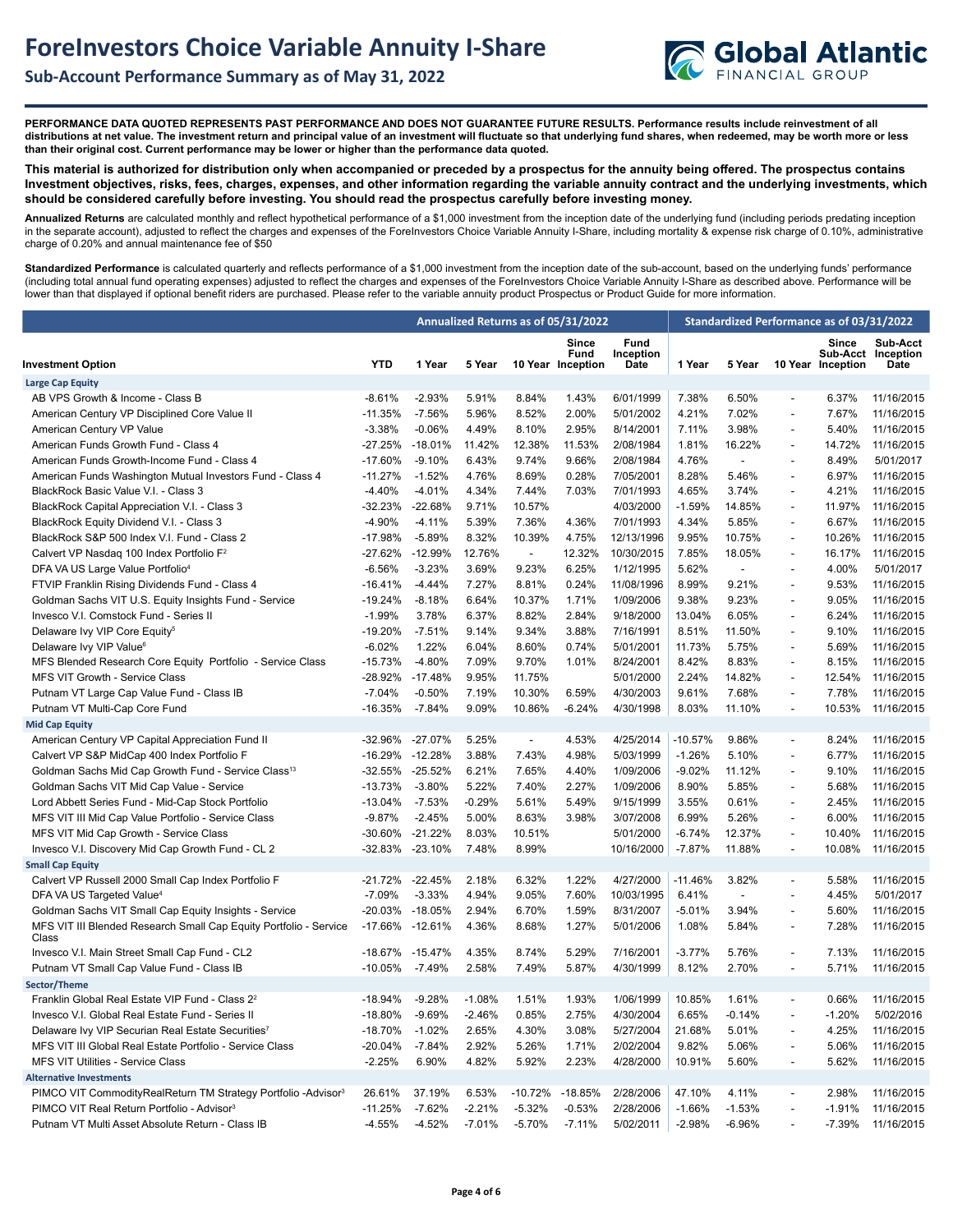# **ForeInvestors Choice Variable Annuity I-Share**

**Sub-Account Performance Summary as of May 31, 2022**



|                                                                                                               |            | Annualized Returns as of 05/31/2022 |                      |                                      |                                    |                           | Standardized Performance as of 03/31/2022 |                |                                            |                            |                                        |
|---------------------------------------------------------------------------------------------------------------|------------|-------------------------------------|----------------------|--------------------------------------|------------------------------------|---------------------------|-------------------------------------------|----------------|--------------------------------------------|----------------------------|----------------------------------------|
| <b>Investment Option</b>                                                                                      | <b>YTD</b> | 1 Year                              | 5 Year               |                                      | Since<br>Fund<br>10 Year Inception | Fund<br>Inception<br>Date | 1 Year                                    | 5 Year         |                                            | Since<br>10 Year Inception | Sub-Acct<br>Sub-Acct Inception<br>Date |
| <b>International/Global Equity</b>                                                                            |            |                                     |                      |                                      |                                    |                           |                                           |                |                                            |                            |                                        |
| American Funds International Fund - Class 4                                                                   | -19.85%    | $-25.33\%$                          | $-2.68%$             | 2.00%                                | 4.47%                              | 5/01/1990                 | $-15.34%$                                 | $-0.02%$       | $\overline{a}$                             | 0.44%                      | 11/16/2015                             |
| American Funds IS Global Growth - Class 4                                                                     | -27.35%    | $-22.29%$                           | 5.25%                | 8.61%                                | 6.93%                              | 4/30/1997                 | $-8.37%$                                  | 9.25%          | $\overline{a}$                             | 7.38%                      | 11/16/2015                             |
| American Funds New World Fund - Class 4                                                                       | $-22.74%$  | $-25.47%$                           | 0.87%                | 1.58%                                | 4.08%                              | 6/17/1999                 | -12.23%                                   | 3.45%          | $\overline{\phantom{a}}$                   | 3.73%                      | 11/16/2015                             |
| Calvert VP EAFE International Index Portfolio F                                                               | $-16.50%$  | $-16.27%$                           | $-1.84%$             | 1.89%                                | 1.29%                              | 11/12/2002                | $-5.64%$                                  | 0.52%          | $\overline{a}$                             | $-0.06%$                   | 11/16/2015                             |
| DFA VA International Value Portfolio <sup>4</sup>                                                             | $-3.92%$   | $-5.29%$                            | $-0.76%$             | 2.37%                                | 1.96%                              | 10/03/1995                | 2.41%                                     | $\blacksquare$ | $\overline{a}$                             | $-0.26%$                   | 5/01/2017                              |
| FTVIP Franklin Mutual Global Discovery Fund - CL 4                                                            | $-5.12%$   | $-3.38%$                            | $-0.55%$             | 4.10%                                | 3.54%                              | 11/08/1996                | 1.52%                                     | $-0.83%$       | $\overline{\phantom{a}}$                   | 0.70%                      | 11/16/2015                             |
| FTVIP Templeton Foreign Fund - Class 4                                                                        | $-7.64%$   | $-15.12%$                           | $-6.10%$             | $-0.69%$                             | $-1.73%$                           | 5/01/1992                 | -10.27%                                   | $-5.15%$       | $\overline{\phantom{a}}$                   | $-3.49%$                   | 11/16/2015                             |
| Goldman Sachs VIT International Equity Insights - Service                                                     | $-14.46%$  | -14.50%                             | $-2.77%$             | 1.79%                                | $-7.30%$                           | 1/09/2006                 | $-3.56%$                                  | 0.11%          | $\overline{a}$                             | $-1.14%$                   | 11/16/2015                             |
| Delaware Ivy VIP International Core Equity <sup>8</sup>                                                       | $-15.79%$  | -16.59%                             | $-2.89%$             | 2.78%                                | 4.42%                              | 5/19/1992                 | $-6.28%$                                  | $-1.09%$       | $\overline{a}$                             | $-0.92%$                   | 11/16/2015                             |
| MFS Research International Portfolio - Service Class                                                          | -18.96%    | -17.59%                             | 0.10%                | 2.32%                                | 0.67%                              | 8/24/2001                 | $-6.65%$                                  | 3.02%          | $\overline{\phantom{a}}$                   | 1.63%                      | 11/16/2015                             |
| Invesco V.I. Global Fund - CL 2                                                                               | -30.88%    | -26.49%                             | 2.67%                | 7.00%                                | $-1.16%$                           | 7/13/2000                 | $-9.56%$                                  | 6.84%          | $\overline{\phantom{a}}$                   | 5.55%                      | 11/16/2015                             |
| Invesco Oppenheimer V.I. International Growth Fund - CL 2                                                     | -28.62%    | $-25.98%$                           | $-2.97%$             | 2.27%                                | $-0.63%$                           | 3/19/2001                 | -13.87%                                   | 0.73%          | $\overline{a}$                             | $-0.21%$                   | 11/16/2015                             |
| Putnam VT International Value Fund - Class IB                                                                 | -9.98%     | $-12.11%$                           | $-1.47%$             | 2.05%                                | $-14.18%$                          | 4/06/1998                 | $-2.72%$                                  | 0.33%          | $\overline{a}$                             | $-0.18%$                   | 11/16/2015                             |
| <b>Asset Allocation</b>                                                                                       |            |                                     |                      |                                      |                                    |                           |                                           |                |                                            |                            |                                        |
| American Funds IS Asset Allocation - Class 4                                                                  | $-14.95%$  | $-10.51%$                           | 2.47%                | 5.48%                                | 5.59%                              | 8/01/1989                 | $-0.60%$                                  | 3.97%          | $\overline{\phantom{a}}$                   | 4.09%                      | 11/16/2015                             |
| American Funds IS Capital Income Builder - Class 4                                                            | $-8.88%$   | $-4.95%$                            | $-0.07%$             | $\sim$                               | $-1.89%$                           | 5/01/2014                 | 1.98%                                     | 1.13%          | $\overline{\phantom{a}}$                   | 0.52%                      | 11/16/2015                             |
| BlackRock Global Allocation V.I. - Class 3                                                                    | $-16.17%$  | -16.40%                             | 0.38%                | 1.55%                                | 2.78%                              | 2/28/1992                 | $-7.76%$                                  | 1.91%          | $\blacksquare$                             | 1.29%                      | 11/16/2015                             |
| FTVIP Franklin Income Fund - CL 4                                                                             | $-6.57%$   | $-1.38%$                            | 0.55%                | 2.17%                                | 4.54%                              | 1/24/1989                 | 5.49%                                     | 1.39%          | $\overline{\phantom{a}}$                   | 2.15%                      | 11/16/2015                             |
| Goldman Sachs Trend Driven Allocation Fund - Service Class <sup>12</sup>                                      | $-16.15%$  | $-10.32%$                           | $-1.17%$             | $-0.44%$                             | $-1.25%$                           | 4/16/2012                 | $-1.23%$                                  | 0.42%          | $\overline{\phantom{a}}$                   | 0.03%                      | 11/16/2015                             |
| Invesco V.I. Balanced Risk Allocation Fund - Series II                                                        | $-9.95%$   | $-7.49%$                            | $-0.12%$             | $-0.31%$                             | 3.44%                              | 1/23/2009                 | 1.15%                                     | 0.83%          | $\overline{\phantom{a}}$                   | 1.56%                      | 11/16/2015                             |
| Invesco V.I. Equity and Income Fund - Series II                                                               | $-10.18%$  | $-6.76%$                            | 2.31%                | 5.19%                                | 3.86%                              | 4/30/2003                 | 2.44%                                     | 3.04%          | $\overline{\phantom{a}}$                   | 3.76%                      | 11/16/2015                             |
| Delaware Ivy VIP Asset Strategy <sup>9</sup>                                                                  | -16.46%    | $-13.23%$<br>$-7.45%$               | 2.13%                | 1.40%                                | 5.51%                              | 5/01/1995                 | $-2.46%$                                  | 3.60%          | $\overline{\phantom{a}}$                   | 1.15%                      | 11/16/2015                             |
| PIMCO VIT All Asset - Advisor                                                                                 | $-10.97%$  |                                     | 0.36%                | $-0.59%$                             | 0.44%                              | 4/30/2004                 | 1.63%                                     | 1.42%          | $\overline{a}$                             | 2.56%                      | 11/16/2015                             |
| PIMCO Global Managed Asset Allocation Portfolio - Adv Cl<br>Putnam VT Global Asset Allocation Fund - Class IB |            | -18.13% -13.33%<br>$-11.07%$        | 0.88%<br>0.88%       | $-1.27%$<br>3.90%                    | 0.37%<br>$-2.49%$                  | 4/15/2009                 | $-2.25%$                                  | 2.79%<br>2.58% | $\overline{\phantom{a}}$<br>$\overline{a}$ | 1.94%<br>2.24%             | 11/16/2015                             |
|                                                                                                               | $-16.08%$  |                                     |                      |                                      |                                    | 4/30/1998                 | $-0.88%$                                  |                |                                            |                            | 11/16/2015                             |
| <b>Managed Risk</b><br>American Funds Managed Risk Asset Allocation Fund - Class P2 <sup>2</sup>              |            | -15.66% -11.99%                     | $-0.28%$             | $\overline{\phantom{a}}$             | 1.21%                              | 9/28/2012                 | $-3.62%$                                  | 0.99%          | $\overline{\phantom{a}}$                   | 2.08%                      | 5/02/2016                              |
| Global Atlantic American Funds Managed Risk Portfolio Class II                                                | -16.72%    | -12.57%                             | 0.05%                | $\overline{\phantom{a}}$             | $-0.25%$                           | 10/31/2013                | $-4.27%$                                  | 1.56%          | $\overline{\phantom{a}}$                   | 1.24%                      | 11/16/2015                             |
| Global Atlantic Balanced Managed Risk Portfolio Class II <sup>10</sup>                                        |            | -15.13% -11.57%                     | $-1.34%$             | $\overline{a}$                       | $-1.50%$                           | 10/31/2013                | $-4.60%$                                  | $-0.04%$       | $\overline{a}$                             | $-0.65%$                   | 11/16/2015                             |
| Global Atlantic BlackRock Selects Managed Risk Portfolio Class II                                             | $-15.54%$  | -11.86%                             | $-1.30%$             | $\overline{a}$                       | $-3.21%$                           | 10/31/2013                | $-3.85%$                                  | 0.14%          | $\overline{a}$                             | $-1.17%$                   | 11/16/2015                             |
| Global Atlantic Franklin Dividend and Income Managed Risk Portfo-                                             | $-16.27%$  | $-7.79%$                            | 1.20%                | $\overline{\phantom{0}}$             | $-0.30%$                           | 4/30/2014                 | 1.45%                                     | 2.59%          | $\overline{a}$                             | 2.60%                      | 11/16/2015                             |
| lio Class II <sup>1</sup>                                                                                     |            |                                     |                      |                                      |                                    |                           |                                           |                |                                            |                            |                                        |
| Global Atlantic Growth Managed Risk Portfolio Class II <sup>1</sup>                                           | $-15.02%$  | $-9.44%$                            | 0.21%                | $\overline{\phantom{a}}$             | $-1.76%$                           | 4/30/2014                 | $-0.74%$                                  | 1.76%          | $\overline{a}$                             | 0.69%                      | 11/16/2015                             |
| Global Atlantic Moderate Growth Managed Risk Portfolio Class II                                               | $-15.52%$  | $-10.96%$                           | $-0.56%$             | $\overline{\phantom{a}}$             | $-1.57%$                           | 4/30/2014                 | $-3.05%$                                  | 0.89%          | $\overline{\phantom{a}}$                   | 0.26%                      | 11/16/2015                             |
| Global Atlantic Select Advisor Managed Risk Portfolio Class II <sup>1</sup>                                   | $-16.52%$  | $-11.85%$                           | 0.04%                | $\overline{a}$                       | $-0.31%$                           | 10/31/2013                | $-2.86%$                                  | 1.65%          | $\overline{a}$                             | 1.12%                      | 11/16/2015                             |
| Global Atlantic Wellington Research Managed Risk Portfolio Class                                              | $-17.27%$  | $-11.14%$                           | 0.45%                | $\overline{a}$                       | 1.05%                              | 10/31/2013                | $-1.67%$                                  | 2.19%          | $\overline{a}$                             | 1.69%                      | 11/16/2015                             |
| II <sup>11</sup>                                                                                              |            |                                     |                      |                                      |                                    |                           |                                           |                |                                            |                            |                                        |
| <b>Fixed Income</b>                                                                                           |            |                                     |                      |                                      |                                    |                           |                                           |                |                                            |                            |                                        |
| American Funds The Bond Fund of America - Class 4                                                             |            | -13.47% -12.75%                     | $-3.83%$             | $-4.32%$                             | $-1.28%$                           | 1/02/1996                 | $-8.72%$                                  | $-2.85%$       | $\overline{\phantom{a}}$                   | $-3.56%$                   | 11/16/2015                             |
| BlackRock High Yield V.I. Fund - Class 3 <sup>2</sup>                                                         |            | -12.94% -10.60%                     | $-2.05%$             | 0.06%                                | 5.46%                              | 4/20/1982                 | $-5.62%$                                  | $-0.92%$       | $\overline{a}$                             | $-0.13%$                   | 11/16/2015                             |
| BlackRock Total Return V.I. Fund - Class 3<br>Calvert VP Investment Grade Bond Index Portfolio F <sup>2</sup> |            | -14.82% -14.37%                     | $-4.52%$             | $-4.70%$<br>$\overline{\phantom{a}}$ |                                    | 4/20/1982                 | $-10.18%$                                 | $-3.48%$       |                                            | -4.11%                     | 11/16/2015                             |
| DFA VA Global Bond <sup>4</sup>                                                                               | -10.24%    | -13.89% -13.71%<br>-11.85%          | $-4.91%$<br>$-5.82%$ | $-5.70%$                             | $-5.09%$<br>$-1.27%$               | 10/30/2015<br>1/12/1995   | $-9.74%$<br>$-11.02%$                     | -3.94%         | $\overline{a}$                             | $-4.60%$<br>$-5.70%$       | 11/16/2015<br>5/01/2017                |
| FTVIP Franklin Strategic Income Fund - Class 4                                                                |            | -13.37% -12.43%                     | $-5.04%$             | $-3.33%$                             | 0.27%                              | 6/30/1999                 | $-7.73%$                                  | $-4.14%$       | $\overline{a}$                             | $-3.61%$                   | 11/16/2015                             |
| FTVIP Templeton Global Bond Fund - Class 4                                                                    | $-6.83%$   | $-10.04%$                           | $-7.80%$             | $-5.20%$                             | 2.23%                              | 1/24/1989                 | $-6.68%$                                  | -7.79%         | $\overline{a}$                             | $-7.29%$                   | 11/16/2015                             |
| Goldman Sachs VIT Core Fixed Income - Service <sup>3</sup>                                                    |            | -14.71% -14.42%                     | $-4.63%$             | $-4.42%$                             | $-3.44%$                           | 1/09/2006                 | $-10.05%$                                 | $-3.62%$       | $\overline{a}$                             | $-4.25%$                   | 11/16/2015                             |
| Lord Abbett Series Fund - Bond-Debenture Portfolio                                                            |            | -14.06% -13.23%                     | $-2.66%$             | $-0.03%$                             | 2.15%                              | 12/03/2001                | $-8.91%$                                  | $-1.68%$       | $\overline{a}$                             | $-0.55%$                   | 11/16/2015                             |
| Lord Abbett Series Short Duration Income VC                                                                   | $-8.53%$   | $-8.90%$                            | $-4.22%$             | $\overline{\phantom{a}}$             | $-6.17%$                           | 4/14/2014                 | $-7.79%$                                  | $-4.02%$       | $\overline{\phantom{a}}$                   | $-4.42%$                   | 11/16/2015                             |
| MFS VIT Total Return Bond - Service Class <sup>1</sup>                                                        |            | -14.70% -14.08%                     | $-4.34%$             | $-4.01%$                             | $-0.62%$                           | 4/28/2000                 | $-9.27%$                                  | $-3.19%$       | $\overline{a}$                             | $-3.57%$                   | 11/16/2015                             |
| PIMCO VIT Emerging Markets Bond - Advisor                                                                     |            | -18.05% -19.22%                     | $-5.29%$             | -3.25%                               | 0.42%                              | 3/31/2006                 | $-10.83%$                                 | $-3.66%$       | $\overline{a}$                             | $-1.82%$                   | 11/16/2015                             |
| PIMCO VIT International Bond Portfolio (U.S. Dollar-Hedged) Adv                                               |            | -11.87% -12.69%                     | $-4.21%$             | $\overline{\phantom{a}}$             | $-3.56%$                           | 4/30/2014                 | $-9.87%$                                  | $-3.47%$       | $\overline{a}$                             | $-3.38%$                   | 11/16/2015                             |
| PIMCO VIT High Yield - Advisor                                                                                |            | -12.47% -10.32%                     | $-2.59%$             | $-0.34%$                             | 1.93%                              | 3/31/2006                 | $-6.60%$                                  |                |                                            | $-1.86%$                   | 5/01/2017                              |
| PIMCO VIT Total Return Portfolio - Advisor <sup>3</sup>                                                       |            | -14.71% -14.35%                     | $-4.55%$             | $-4.40%$                             | $-1.65%$                           | 2/28/2006                 | $-9.86%$                                  | $-3.46%$       | $\overline{a}$                             | $-3.96%$                   | 11/16/2015                             |
| PIMCO VIT Dynamic Bond Adv                                                                                    | $-9.03%$   | $-9.47%$                            | $-3.70%$             | $\overline{\phantom{a}}$             | $-5.51%$                           | 4/30/2013                 | $-7.82%$                                  | -3.29%         | $\overline{\phantom{a}}$                   | $-3.30%$                   | 11/16/2015                             |
| Putnam VT Mortgage Securities Fund - Class IB                                                                 | $-9.78%$   | $-13.73%$                           | -5.36%               | $-5.99%$                             | $-1.54%$                           | 2/01/2000                 | $-13.14%$                                 | -4.61%         | $\overline{a}$                             | $-5.53%$                   | 11/16/2015                             |
| Putnam VT Income Fund - Class IB                                                                              |            | -13.69% -15.50%                     | $-4.42%$             | $-3.36%$                             | $-1.69%$                           | 4/30/1998                 | -11.79%                                   | $-3.26%$       | $\overline{\phantom{a}}$                   | $-3.86%$                   | 11/16/2015                             |
| <b>Money Market</b>                                                                                           |            |                                     |                      |                                      |                                    |                           |                                           |                |                                            |                            |                                        |
| Invesco V.I. Government Money Market Fund - Series I <sup>2</sup>                                             | $-5.10%$   | $-5.33%$                            | $-5.05%$             | $-6.68%$                             |                                    | 5/05/1993 -5.38%          |                                           | $-5.05%$       | $\overline{\phantom{a}}$                   | -6.17%                     | 11/16/2015                             |

7-Day Current Yield (as of 05/31/22)† = 0.07% 7-Day SEC Effective Yield as of (05/31/22)† = 0.07%

An investment in a Money Market Fund is not insured or guaranteed by the Federal Deposit Insurance Corpora-<br>tion or any other government agency. Although the portfolio seeks to preserve the value of your investment at<br>\$1.0